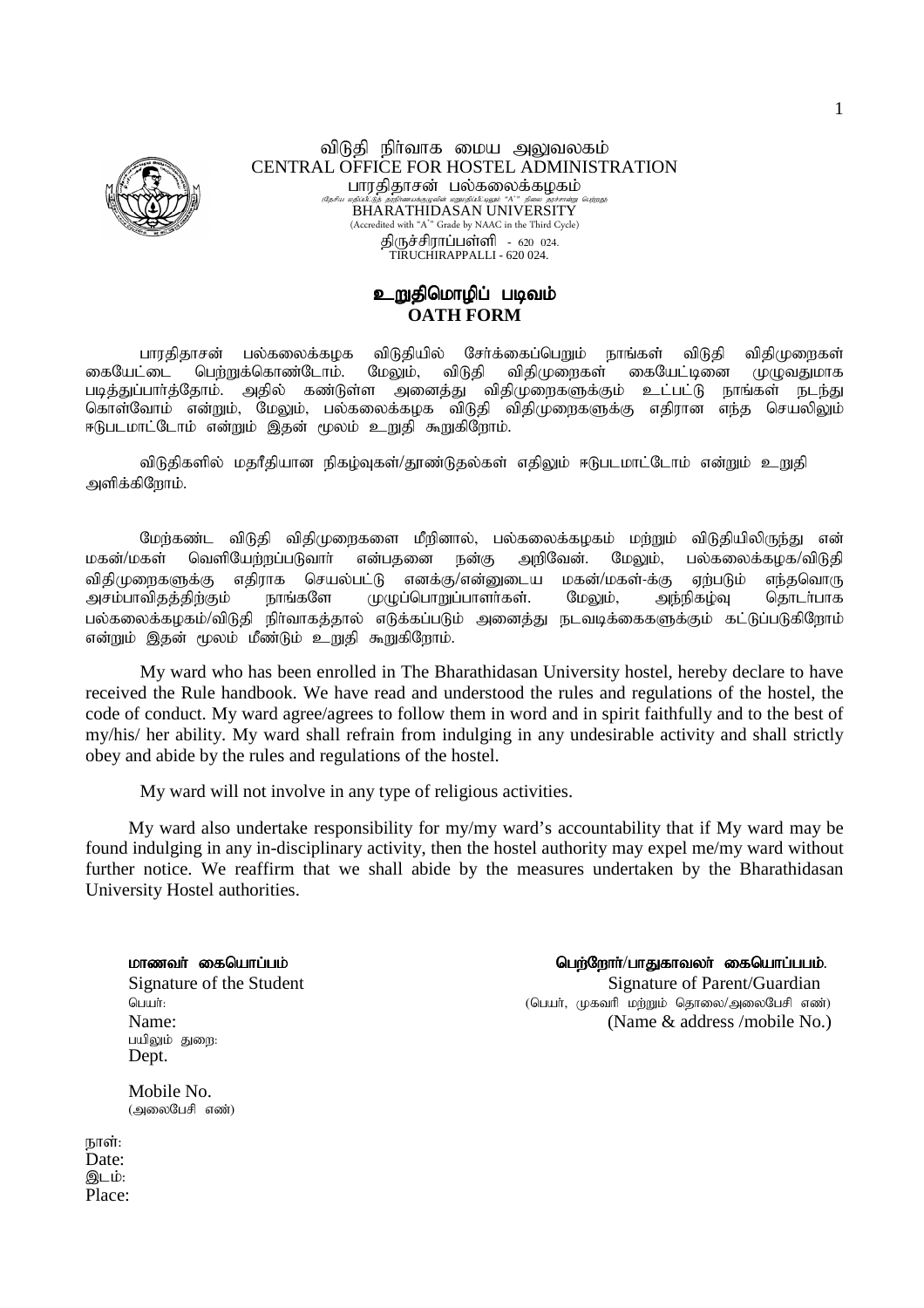## **CENTRAL OFFICE FOR HOSTEL ADMINISTRATION**



BHRATHIDASAN UNIVERSITY (Accredited with "A<sup>+</sup>" Grade by NAAC in the Third Cycle) TIRUCHIRAPPALLI-620024

# **HRA - DECLARATION FORM**

Date:

From

Name:

Course:

Department:

To Through Proper Channel.

The Registrar/Warden Bharathidasan University Tiruchirappalli - 620 024.

Sir,

**Sub:** Declaration to repay the House Rent Allowance - Reg**.** \* \* \* \* \*

I am doing Ph.D. /working as JRF/SRF/Research Associate/Research Fellow/Technical Assistant in the department of --------------------------------------------------------------. And also receiving HRA from ------------------------------------------------------------------------- . I assure that I will remit the claimed amount of HRA to the University. If I happen to receive HRA in future, I will intimate and remit accordingly.

Yours faithfully,

(Signature)

Signature of the Guide with Seal: Signature of the HOD with Seal:

Encl: **HRA** claim certificate received from the Registrar.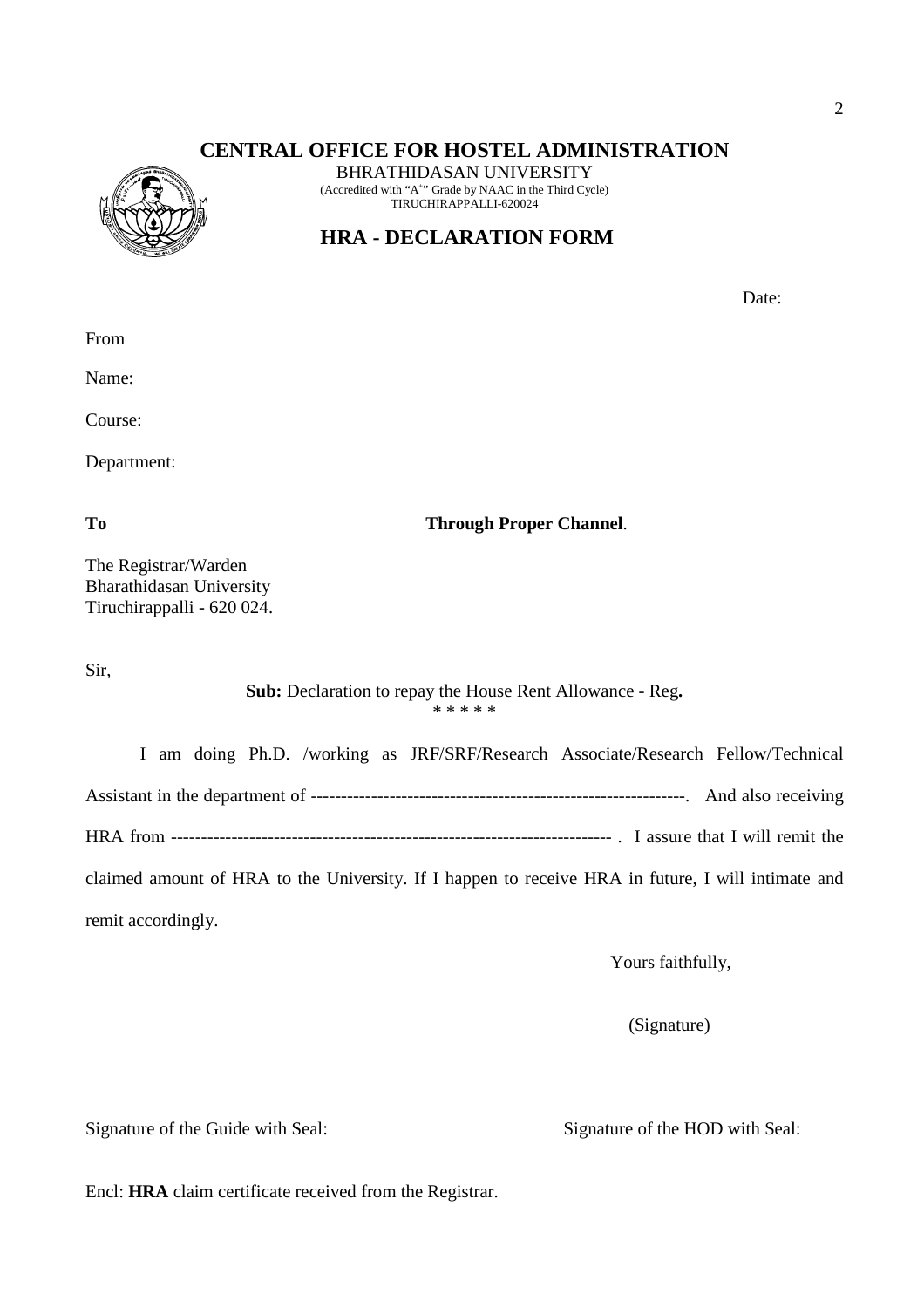# விடுதி நிா்வாக மைய அலுவலகம்

.<br>பாரதிதாசன் பல்கலைக்கழகம்

(தேசிய மதிப்பீட்டுத் தரநிர்ணயக்குழுவின் மூன்றாவது சுழற்சி மதிப்பீட்டிலும் "பு" நிலை தரச்சான்று பெற்றது**)** திருச்சிராப்பள்ளி-620024

## விடுதியில் விருந்தினராக தங்குவதற்கான அனுமதிப்படிவம்

விருந்தினர் விபரம்

| 1. | பெயர்                                              | $\ddot{\cdot}$       |                   |                |                   |       |
|----|----------------------------------------------------|----------------------|-------------------|----------------|-------------------|-------|
|    | 2. முகவரி மற்றும் அலைபேசி எண்                      | ÷                    |                   |                |                   |       |
| 3. | விடுதியில் தங்குவதற்கான காரணம்                     | $\ddot{\phantom{a}}$ |                   |                |                   |       |
|    | 4. விருந்தினர் பயிலும் கல்வி நிலையத்தின் பெயர்     | $\ddot{\phantom{a}}$ |                   |                |                   |       |
|    | 5. விடுதியில்தங்கும் நாட்களின் விபரம்              |                      | <b>Experience</b> |                | முதல் ___________ | வரை   |
|    |                                                    |                      |                   | மொத்த நாட்கள்: |                   |       |
| 6. | விருந்தினர் கட்டணம் செலுத்திய விபரம்: இரசிது எண் : |                      |                   | நாள்:          |                   | கொகை: |

மேற்காணும் தகவல்கள் அனைத்தும் உண்மை என உறுதியளிக்கிறேன். மேலும் சக மாணாக்கா்களுடன் அறையினில் பகிர்ந்து கொள்ளவும் சம்மதிக்கிறேன்.

விருந்தினா் கையொப்பம்

பரிந்துரை செய்பவா.'.துறைத்தலைவர் கையொப்பம்.



i<br>L

விடுதி மேற்பாா்வையாளா் கையொப்பம் பான்கள் பான் பான் பான் துணைவிடுதிக்காப்பாளா் கையொப்பம்

விடுதி நிர்வாக மைய அலுவலகப் பயண்பாட்டிற்கு மட்டும்

| செலுத்துச்சீட்டு எண் | நாள் | கொகை |
|----------------------|------|------|
|                      |      |      |
|                      |      |      |

c.gp.m /gp.m c.gp.m K.tp.ep.m K.tp.ep.mK.tp.ep.m

கட்டணம் விபரம்



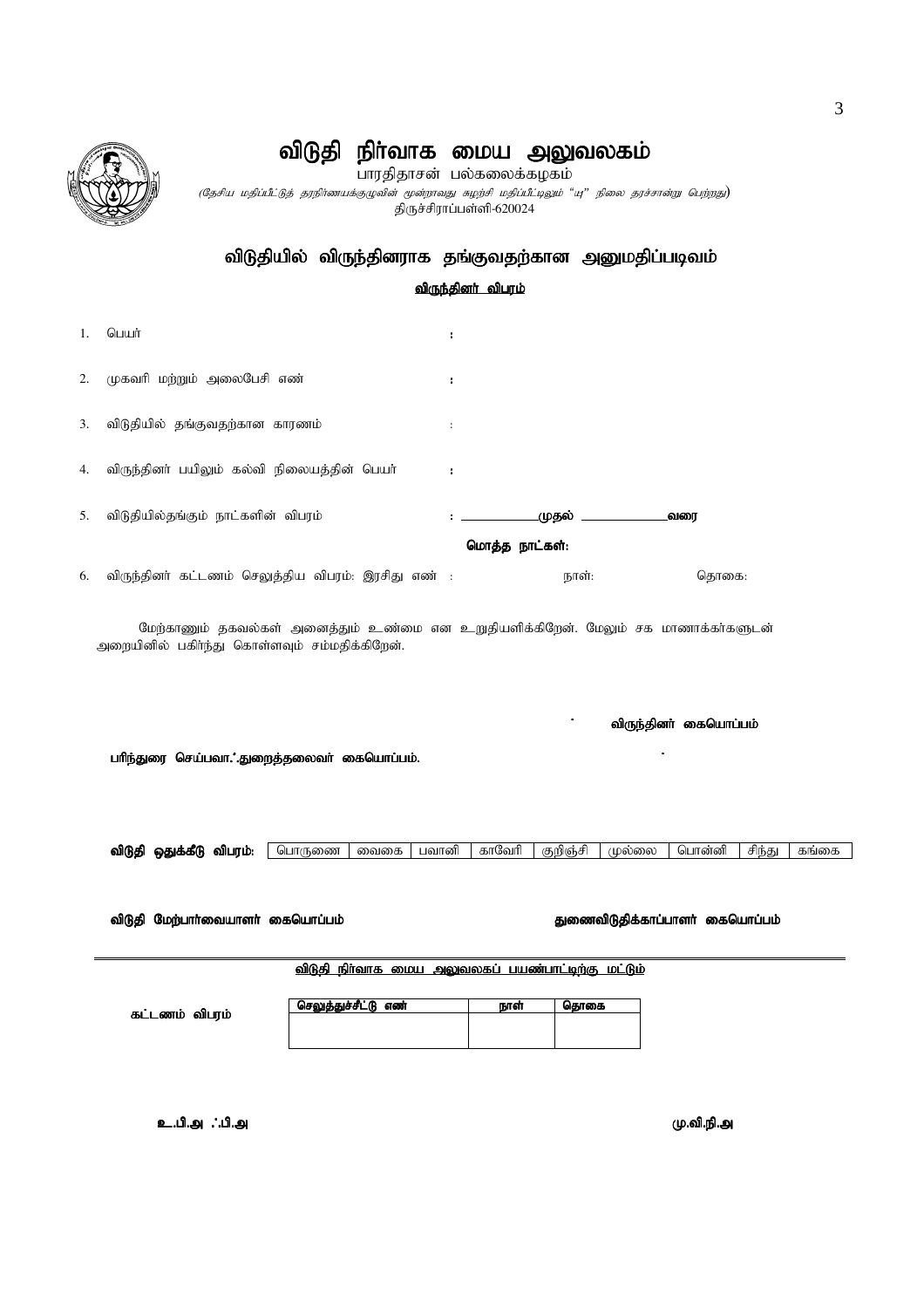|    |                                                                                                                                                                | விடுதி நிா்வாக மைய அலுவலகம்<br>பாரதிதாசன் பல்கலைக்கழகம்<br>(தேசிய மதிப்பீட்டுத் தரநிர்ணயக்குழுவின் மூன்றாவது சுழற்சி மதிப்பீட்டிலும் "யு" நிலை தரச்சான்று பெற்றது)<br>திருச்சிராப்பள்ளி-620024 |                           |      |                                                      |  |  |
|----|----------------------------------------------------------------------------------------------------------------------------------------------------------------|------------------------------------------------------------------------------------------------------------------------------------------------------------------------------------------------|---------------------------|------|------------------------------------------------------|--|--|
|    |                                                                                                                                                                | கோடைக்கால ஆய்வு மாணாக்கா்கள் விடுதியில் விருந்தினராக தங்குவதற்கான அனுமதிப் படிவம்                                                                                                              |                           |      |                                                      |  |  |
|    |                                                                                                                                                                |                                                                                                                                                                                                | <u>மாணாக்கரின் விபரம்</u> |      |                                                      |  |  |
| 1. | மாணாக்கரின் பெயர்                                                                                                                                              | ÷                                                                                                                                                                                              |                           |      |                                                      |  |  |
| 2. | மாணாக்கரின் முகவரி மற்றும் அலைபேசி எண்                                                                                                                         | $\ddot{\phantom{a}}$                                                                                                                                                                           |                           |      |                                                      |  |  |
| 3. | மாணாக்கா் பயிலும் கல்வி நிலையத்தின் பெயா்                                                                                                                      | ÷                                                                                                                                                                                              |                           |      |                                                      |  |  |
| 4. | மாணாக்கா் பயிலும் வகுப்பு மற்றும் பாடம்                                                                                                                        | :                                                                                                                                                                                              |                           |      |                                                      |  |  |
| 5. | மாணாக்கர் கோரும் வசதிகள்                                                                                                                                       |                                                                                                                                                                                                |                           |      | : தங்குமிடம் மட்டும். உணவுவசதியுடன் கூடிய தங்குமிடம் |  |  |
| 6. | மாணாக்கர் விடுதியில்தங்கும் நாட்களின் விபரம்                                                                                                                   |                                                                                                                                                                                                |                           |      | நாட்கள்                                              |  |  |
|    | மேற்கானும் தகவல்கள் அனைத்தும் உண்மை என உறுதியளிக்கிறேன். மேலும் சக மாணாக்கா்களுடன்<br>அறையினில் பகிர்ந்து கொள்ளவும் சம்மதிக்கிறேன்.                            |                                                                                                                                                                                                |                           |      |                                                      |  |  |
|    |                                                                                                                                                                |                                                                                                                                                                                                |                           |      | மாணாக்கரின் கையொப்பம்                                |  |  |
|    | துறைத்தலைவர் கையொப்பம்                                                                                                                                         |                                                                                                                                                                                                |                           |      | கல்வி நிலையத்தலைவர்<br>கையொப்பம்                     |  |  |
|    |                                                                                                                                                                | பல்கலைக்கழக துறையால் பூர்த்தி செய்யப்பட வேண்டியது                                                                                                                                              |                           |      |                                                      |  |  |
|    | ஆய்வு மேற்கொள்ளும்<br>ı.                                                                                                                                       | துறை                                                                                                                                                                                           |                           |      |                                                      |  |  |
|    | 2.<br>ஆய்வு வழிகாட்டியின் பெயர் மற்றும் பதவி                                                                                                                   | $\ddot{\cdot}$                                                                                                                                                                                 |                           |      |                                                      |  |  |
|    | மேற்கண்ட மாணாவா் விடுதிகளுக்கான கட்டணங்கள் செலுத்துவதற்கும், நன்னடத்தைக்கும்<br>பொறுப்பேற்பதுடன், விடுதியில் தங்குவதற்கு அனுமதி அளிக்க பரிந்துரைக்கப்படுகிறது. |                                                                                                                                                                                                |                           |      |                                                      |  |  |
|    | ஆய்வு வழிகாட்டி கையொப்பம்<br>துறைத்தலைவா் கையொப்பம்                                                                                                            |                                                                                                                                                                                                |                           |      |                                                      |  |  |
|    |                                                                                                                                                                | விடுதி நிர்வாக மைய அலுவலகப் பயண்பாட்டிற்கு மட்டும்                                                                                                                                             |                           |      |                                                      |  |  |
|    | கட்டணம் விபரம்                                                                                                                                                 | செலுத்துச்சீட்டு எண்                                                                                                                                                                           | நாள்                      | தொகை |                                                      |  |  |
|    |                                                                                                                                                                |                                                                                                                                                                                                |                           |      |                                                      |  |  |

உ.பி.அ பி.அ துணைவிடுதிக்காப்பாளர்

மு.வி.நி.அ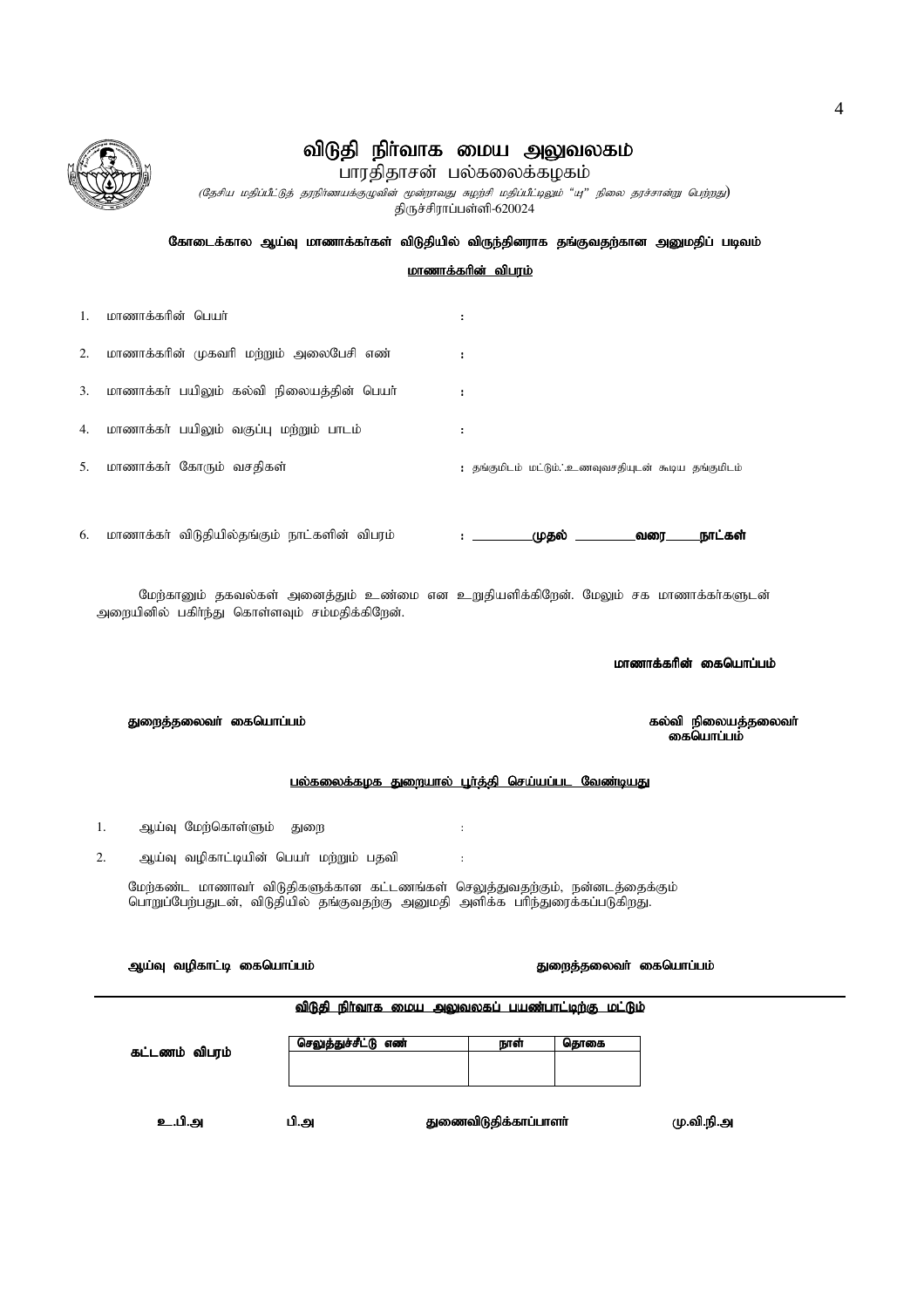# CENTRAL OFFICEFOR HOSTEL ADMINISTRATION BHARATHIDASAN UNIVERSITY

(Accredited with "A<sup>+</sup>" Grade by NAAC in the Third Cycle) Tiruchirappalli – 620 024

# *NO DUE FOR EXAMINATION PURPOSE ONLY*

## **Name of the Department:** Course:

## **Year of Study: Semester:**

|                                |                 |             | $\operatorname{Room}$ | Fees details |      |        | Remarks |
|--------------------------------|-----------------|-------------|-----------------------|--------------|------|--------|---------|
| $\mathop{\rm Sl}\nolimits.$ No | Name of Student | Hostel Name | ${\rm No}$            | Challan No.  | Date | Amount |         |
|                                |                 |             |                       |              |      |        |         |
|                                |                 |             |                       |              |      |        |         |
|                                |                 |             |                       |              |      |        |         |
|                                |                 |             |                       |              |      |        |         |
|                                |                 |             |                       |              |      |        |         |
|                                |                 |             |                       |              |      |        |         |
|                                |                 |             |                       |              |      |        |         |
|                                |                 |             |                       |              |      |        |         |
|                                |                 |             |                       |              |      |        |         |
|                                |                 |             |                       |              |      |        |         |
|                                |                 |             |                       |              |      |        |         |
|                                |                 |             |                       |              |      |        |         |
|                                |                 |             |                       |              |      |        |         |
|                                |                 |             |                       |              |      |        |         |
|                                |                 |             |                       |              |      |        |         |
|                                |                 |             |                       |              |      |        |         |
|                                |                 |             |                       |              |      |        |         |
|                                |                 |             |                       |              |      |        |         |
|                                |                 |             |                       |              |      |        |         |
|                                |                 |             |                       |              |      |        |         |
|                                |                 |             |                       |              |      |        |         |
|                                |                 |             |                       |              |      |        |         |
|                                |                 |             |                       |              |      |        |         |

**Chief Hostel Administrator.**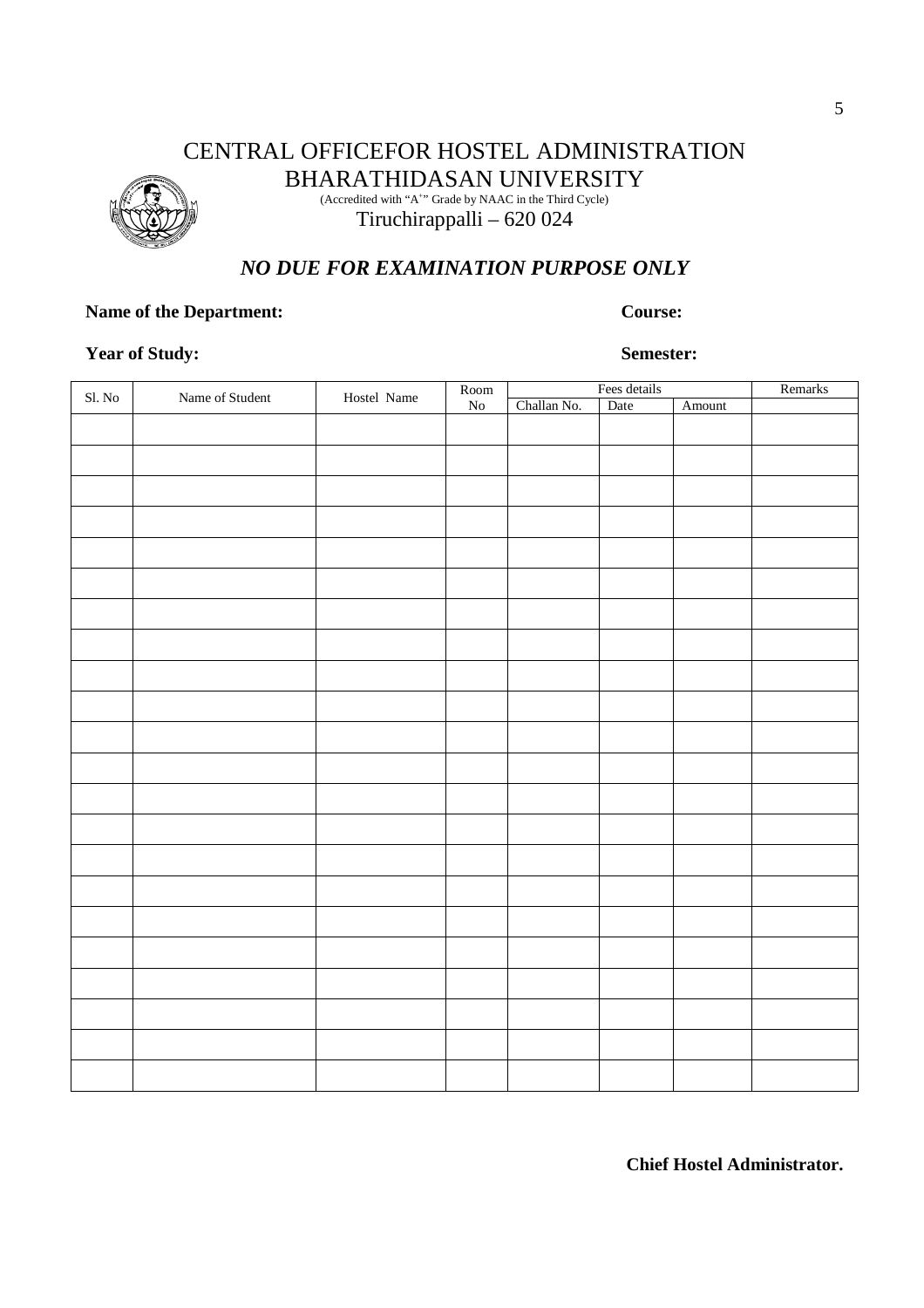|                                                 |                                                                                                                                           |                                                                                                         | For office use       |                |  |  |
|-------------------------------------------------|-------------------------------------------------------------------------------------------------------------------------------------------|---------------------------------------------------------------------------------------------------------|----------------------|----------------|--|--|
|                                                 | For office use only 20<br>20<br>SI. No:                                                                                                   |                                                                                                         | <b>Vacating Date</b> | Clearance Date |  |  |
| <b>CENTRAL OFFICE FOR HOSTEL ADMINISTRATION</b> |                                                                                                                                           |                                                                                                         |                      |                |  |  |
|                                                 |                                                                                                                                           | <b>BHRATHIDASAN UNIVERSITY</b><br>((Accredited with "A <sup>+</sup> " Grade by NAAC in the Third Cycle) | Name of the Hostel   | Room number    |  |  |
|                                                 |                                                                                                                                           | TIRUCHIRAPPALLI-620024                                                                                  |                      |                |  |  |
|                                                 |                                                                                                                                           | <b>HOSTEL VACATING FORM</b><br>(To be filled in capital letters)                                        |                      |                |  |  |
|                                                 |                                                                                                                                           |                                                                                                         |                      |                |  |  |
| 1.                                              | Name of the inmate                                                                                                                        |                                                                                                         |                      |                |  |  |
| 2.                                              | Name of the father/mother/guardian                                                                                                        |                                                                                                         |                      |                |  |  |
| 3.                                              | Address for communication with Mobile No.:                                                                                                |                                                                                                         |                      |                |  |  |
|                                                 |                                                                                                                                           |                                                                                                         |                      |                |  |  |
| 4.                                              | Department                                                                                                                                |                                                                                                         |                      |                |  |  |
| 5.                                              | Course details (P.G./Integrated)                                                                                                          |                                                                                                         |                      |                |  |  |
| 6.                                              | Year of studying                                                                                                                          | : $I/II/III/IV/VV/VI$                                                                                   |                      |                |  |  |
| 7.                                              | Date of admission with challan No (I st.)                                                                                                 |                                                                                                         |                      |                |  |  |
| 8.                                              | Date of vacating                                                                                                                          |                                                                                                         |                      |                |  |  |
| 9.                                              | Reason for vacating the hostel                                                                                                            | : Project/Course completion / Discontinuation /Own arrangement                                          |                      |                |  |  |
|                                                 | 10. Challan number, date and amount<br>(Last month mess bill Challan)                                                                     |                                                                                                         |                      |                |  |  |
|                                                 | 11. Whether No-due certificate obtained                                                                                                   | : Yes/No                                                                                                |                      |                |  |  |
|                                                 | 12. If 'No', specify the reason                                                                                                           |                                                                                                         |                      |                |  |  |
|                                                 | 13 Bank account Number. (Only SBI of any branch)<br>(Should be in the name of student) (Xerox copy of<br>the passbook should be enclosed) |                                                                                                         |                      |                |  |  |
|                                                 | 14. Signature of the Student with date                                                                                                    |                                                                                                         |                      |                |  |  |
|                                                 | 15. Signature of the Head of the Department                                                                                               |                                                                                                         |                      |                |  |  |
|                                                 | 16. Signature of the Concern Hostel<br>Supervisor with date                                                                               |                                                                                                         |                      |                |  |  |
|                                                 | 17. Signature of the concern Dy. Warden                                                                                                   |                                                                                                         |                      |                |  |  |
|                                                 | 18. Remarks                                                                                                                               |                                                                                                         |                      |                |  |  |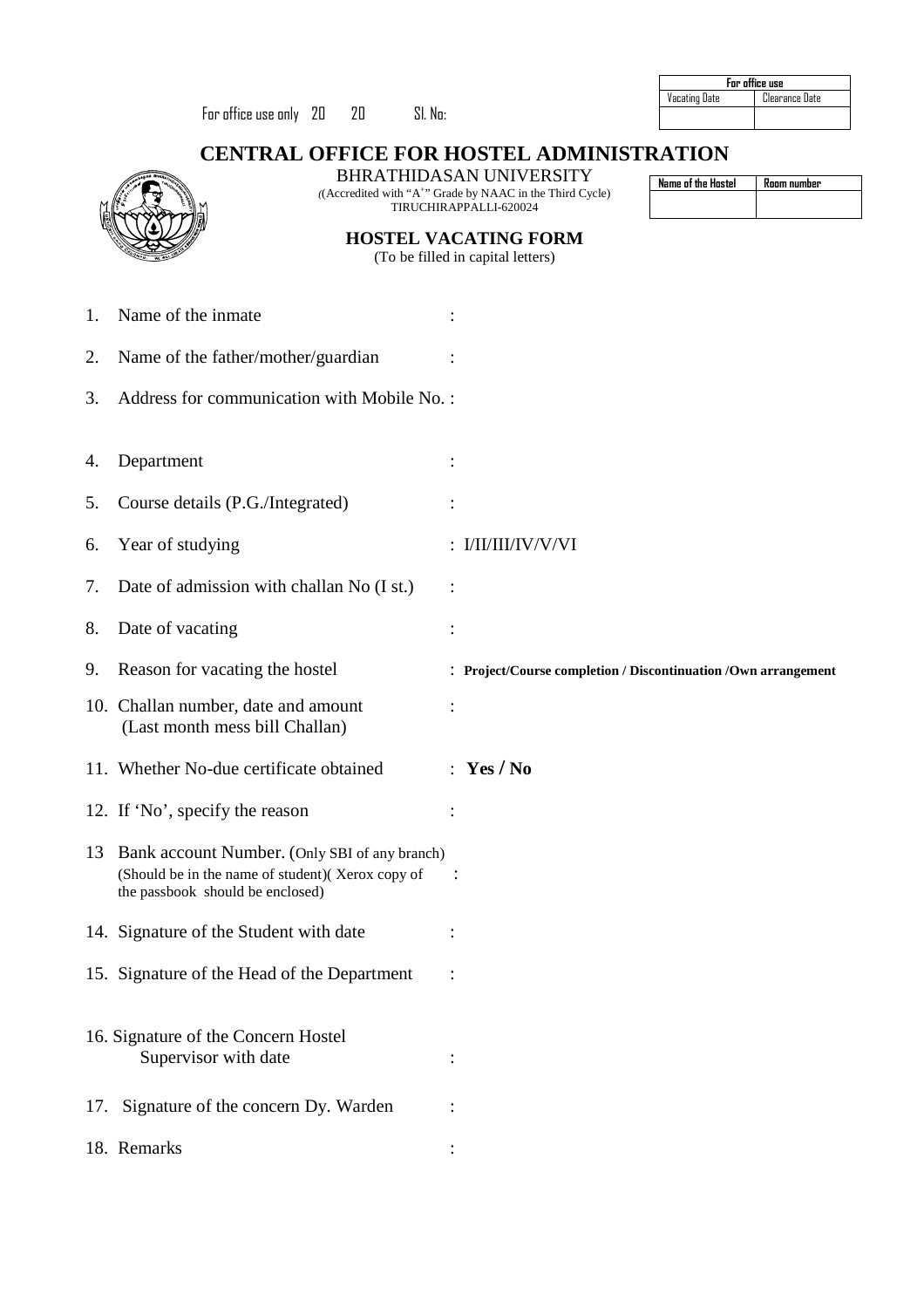## கோடை விடுமுறையில் விடுதியைவிட்டு வெளியேறுவதற்கான அனுமதி கடிதம் Permission Letter for Relieving From Hostel on Summer Vacation

| அனுப்புநா | விடுதி:<br>Hostel: | எண்:<br>அறை<br>Room No. |
|-----------|--------------------|-------------------------|
| பெயர்:    |                    |                         |
| Name:     |                    |                         |

Department:

### பெறுநா்

படிப்பு: Course: துறை:

முதன்மை விடுதி நிர்வாக அலுவலர் அவர்கள் பாரதிதாசன் பல்கலைக்கழகம் திருச்சிராப்பள்ளி - 620 024.

உரிய வழியாக.

#### அய்யா.

**பொருள்**: கோடை விடுமுறையில் விடுதியிலிருந்து வெளியேறுதல் - தொடர்பாக. \* \* \* \* \*

என்னுடைய படிப்பிற்கான ஆண்டு இறுதித்தேர்வுகள் (Last exam. Date) ------------------------அன்றுடன் முடிவடைந்துவிட்டது. ஆகையால் நான் விடுதியிலிருந்து (Hostel Vacation date) ---------அன்று வெளியேறுகிறேன். மேலும், நான் என்னுடைய விடுதிக்கான உணவகக்கட்டணங்களை கடந்த மாதம் வரை செலுத்தியுள்ளேன் என்பதை தெரிவித்துக்கொள்கிறேன். அதன் விவரம் பின்வருமாறு:

SB Collect Reference No. :

Date : Amount :

தங்கள் உண்மையுள்ள,

(துறைத்தலைவர் கையொப்பம்) (மாணவர் கையொப்பம்) (Signature of the HOD with Seal) (Signature of Student)

<u>விடுதி மேற்பார்வையாளரின் குறிப்புறை:</u>

விடுதி மேற்பார்வையாளரின் கையொப்பம் (Signature of Hostel Supervisor)